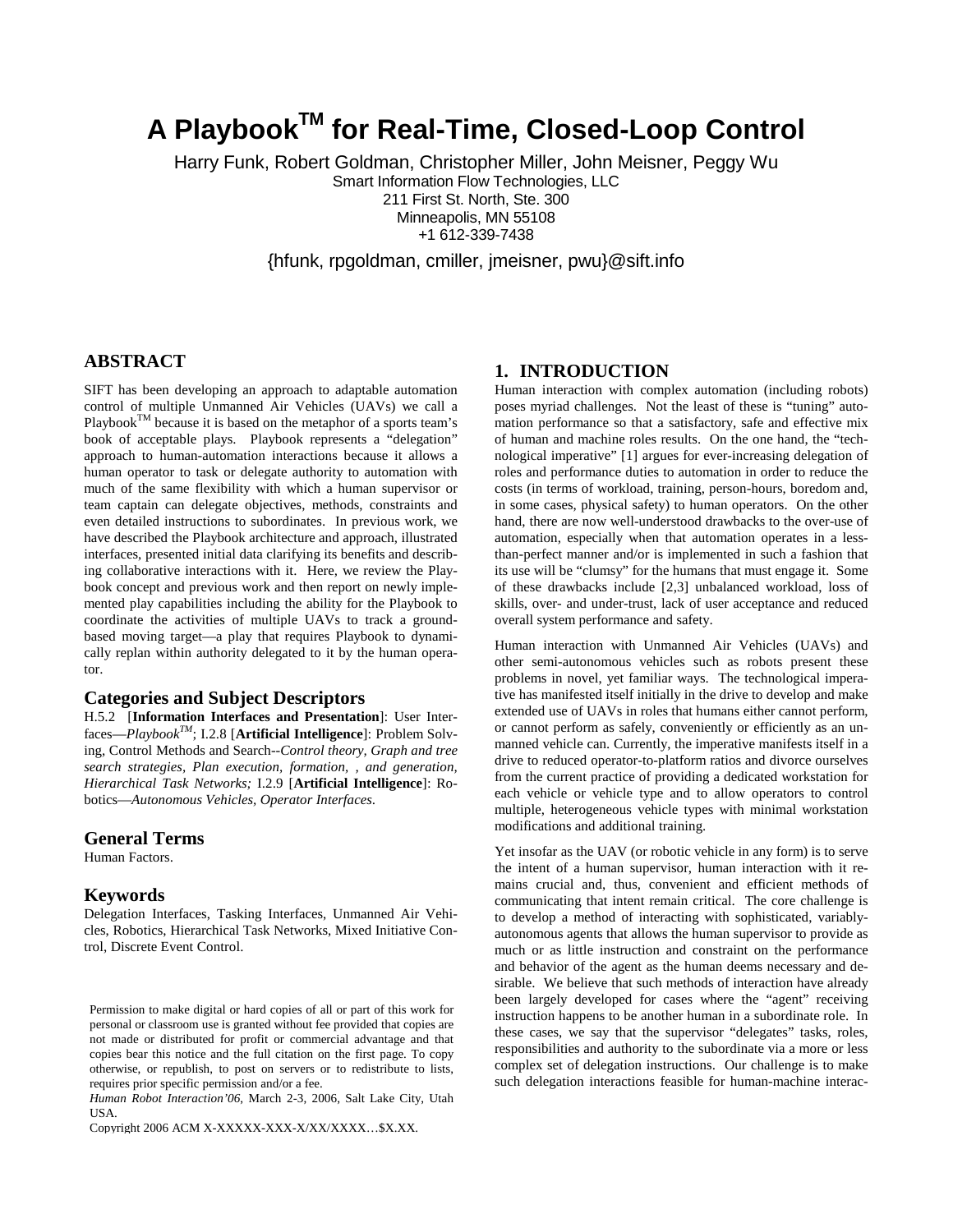tions with at least the degree of flexibility and effectiveness as they are for human-human interactions.

We are developing an approach to UAV control that addresses this challenge [3-6]. We use the metaphor of a sports team's playbook to enable both quick and complex variable-initiative control with a variety of UAVs. The user of our Playbook<sup>TM</sup> "calls a play" to request a service from a team of UAVs. We have implemented this approach in the Playbook-enhanced Variable Autonomy Control System (PVACS) project [5], which combines SIFT's Playbook interfaces and Geneva Aerospace's Variable Autonomy Control System (VACS).

In this paper, we describe the general Playbook concept and present the architecture of our PVACS Playbook. We describe example "plays" that have been implemented previously, along with examples of the user interfaces for interacting with a Playbook to "call" them, and to review and monitor execution of the resulting UAV plan. Finally, we describe a recently implemented play to coordinate multiple UAVs in the tracking of a ground-based moving target. Since this play has required outer loop, discrete-event control in order to manage assets involved in the tracking task, it represents a step toward full, dynamic replanning control not present in earlier versions of our Playbook.

## **2. A PLAYBOOKTM APPROACH TO HU-MAN-AUTOMATION INTERACTION**

SIFT has pioneered a human-automation integration architecture, called Playbook™ [3-6] based on a domain-specific task model which is shared by human operators and by planning and control automation—and which serves as a "lingua franca" between them. The goal of Playbook is to enable the same degrees of flexibility in commanding automation (specifically, though not exclusively, unmanned vehicles) that a human supervisor has with knowledgeable, competent subordinates. Supervisors (or team captains) interactING with human subordinates can decide how much and what kind of instruction and constraints or stipulations to impose on their subordinates as a function of factors such as the time and workload capacity available, the supervisor's trust in the subordinate, and the specific constraints of the current context. When necessary or desirable, they can provide very high level and minimal instruction about the objectives and methods the subordinate should be pursuing (can "call a play") and leave most of the planning, decision making and execution responsibilities to the subordinate—albeit with less certainty about exactly what methods will be used. Alternatively, again when necessary or

desirable, they can provide much more detailed instruction about specific methods to be used (i.e., subtasks to be performed or avoided, specific resources to be used or not used, etc.) with a reduction in uncertainty about how the task will be performed by the subordinate—albeit at the cost of additional time and workload spent in the tasking process.

The shared task model at the core of Playbook provides a means of human–automation communication about plans, goals, methods and resource usage—a process akin to referencing plays in a sports team's playbook. A play can be "called" very quickly and the authority required to adapt and apply the play to the current situation is left to the intelligence resident in the system (specifically, in a sports team, in the heads of the players). Alternatively, a coach or team captain can adapt, refine or specify a play with minimal effort (since everyone knows the basic play "vocabulary" to begin with) if time permits or the situation requires. The Playbook enables human operators to interact with subordinate systems with the same flexibility as with well-trained human subordinates. For Unmanned Vehicles (UVs), Playbook actively manages missions at the highest level enabling the human to delegate objectives and partial instructions to the UV and then autonomously develop plans to accomplish those overall mission objectives. Alternatively, and unlike many other approaches to control of multiple UVs, Playbook also allows the user to "dive into" a high level play and increasingly refine and specify it, thereby permitting both high and low level control of UVs. Thus, Playbook affords the variability and flexibility of user interaction which the UV control domain demands.

The basic Playbook architecture consists of a constraint-based planning engine that shares information with the user (via the interface) in terms of a shared task model. The task model is both hierarchical and sequential. When a task (or play as it is sometimes called) is activated, the system then knows all the required and optional methods that may be used to accomplish it.

Figure 1 presents our general architecture. In our approach, a User Interface (UI), in the form of a playbook, and an Analysis and Planning Component (APC) are both based on a Shared Task Model. The Shared Task Model is the framework for all communications between these two components and between the playbook and the human operator. The human operator communicates tasking instructions in the form of desired goals, tasks, constraints and/or policies. The APC is a constraint propagation and analysis system that uses Hierarchical Task Networks. The APC can understand tasking instructions and (a) evaluate them for feasibility, and/or (b) expand them to produce method alternatives. Once an acceptable plan of atomic actions is created, it is passed to an Executive component which performs Event Handling—an outerloop control system capable of making in-flight adjustments to the plan. The Event Handling component sequences control algorithms that actually effect behaviors in the (possibly simulated) controlled vehicles.

Through its knowledge of viable task structures in the domain and through interaction with more sophisticated special purpose tools (such as dedicated route planners, senor planners, etc.), the planning component of Playbook is capable of both fleshing out a plan

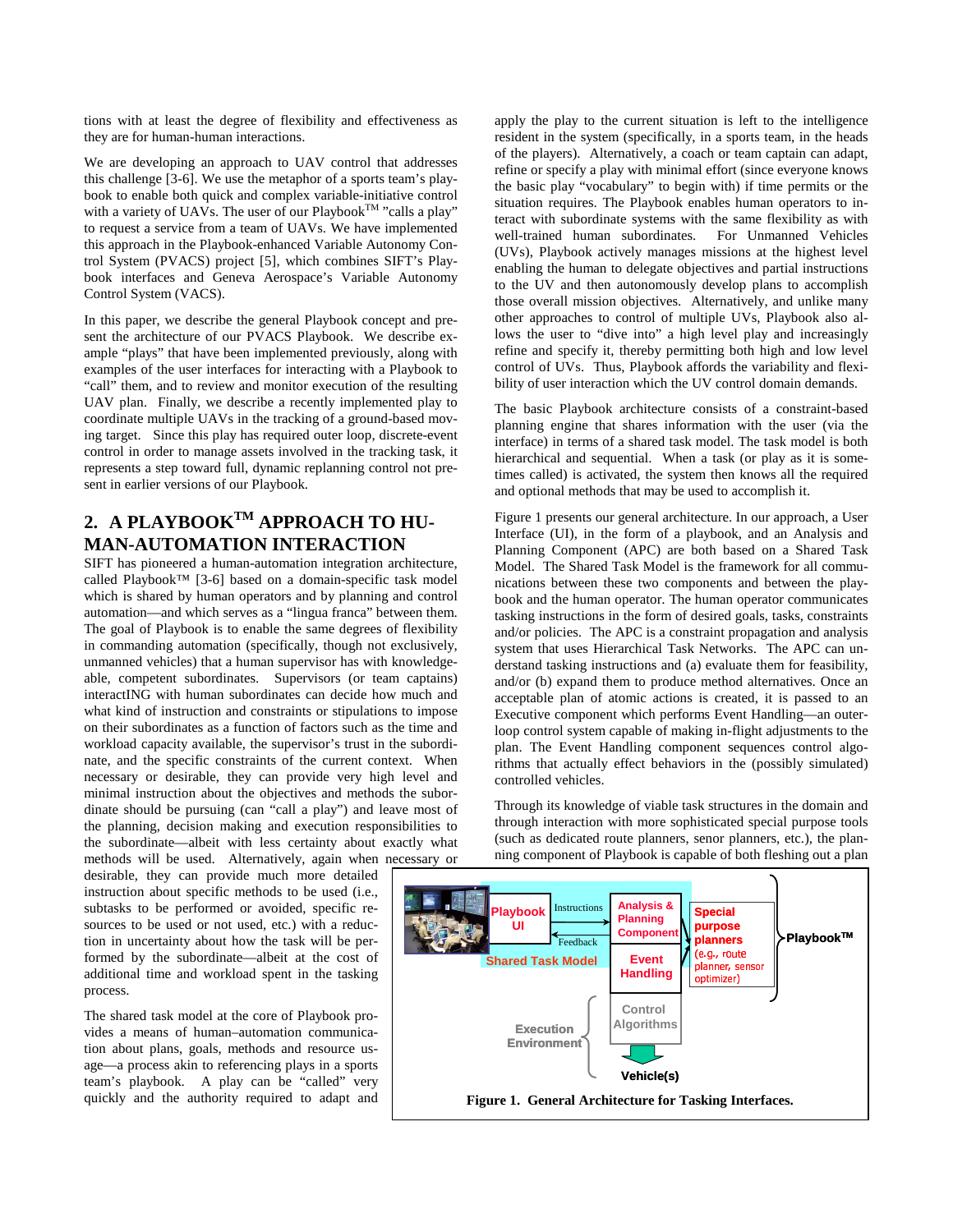within parameters specified by a user and of critiquing a plan for feasibility and goal accomplishment. The planner accomplishes this by access to knowledge about the resources (for example, quantities such as fuel or munitions, as well as less obvious resources such as time, distance or, potentially, human attention and cognition capabilities) used by specific tasks in the scenario, as well as knowledge of how legal task combinations are known to accomplish goals.

## **2.1 The Meaning of "Play"—The Shared Task Model**

Correctly capturing the semantics of plays is critical to acceptance of the Playbook system. Plays are, in essence, compressed commands. The requestor has an expectation, when the request is issued, that some action will be taken that conforms to his/her idea of the request's meaning. The Shared Task Model illustrated in Figure 1 forms the 'language' through which humans and automation can communicate about task performance. The Shared Task Model is a hierarchical decomposition of tasks in the domain that captures the functional relationships and sequential constraints between labeled 'packets' of goal-directed behavior. A 'play' is an encapsulated set of behaviors—perhaps including alternatives—that provides a method of accomplishing domain goal(s). Plays are not scripted, static procedures, but rather dynamic templates that identify a labeled range of behaviors which humans and automation agree will fall under that label. Because plays (and their component tasks) are hierarchically defined, a very complex suite of behaviors can be very efficiently referenced by asserting the label of the parent task. This is the source of the efficiencies which come in 'calling plays'. Plays are largely synonymous with tasks, though they may represent a specific aggregation of lower level tasks with a defined label—a macro operator that can be adapted to the context in which it is 'called'. Even when modifications to existing plays are necessary, or whole new plays need to be created, we can do this very quickly by modifying existing plays.

As Boy [7] points out, the naming or labeling of tasks always involves a process of 'rationalization' or abstraction toward a

'template' that leaves the final customization of the behaviors for the actor at runtime. Another way to say this is that a task is a labeled set of potential behaviors which, in various compositions, represent alternate methods of accomplishing or performing the labeled task. When a subordinate (whether human or automation) is commanded or authorized to perform a task (by name), he/she/it is given authority to select and enact any of the various possible behaviors that fall within the space defined by the task label. The supervisor may further constrain the set of allowable methods by providing additional instructions about which methods can, must or cannot be used.

Figure 2 shows possible expansions of a task we are working with currently: Ground Moving Target Tracking (GMTT)—establishing and maintaining surveillance of a moving target. Each of the subordinate tasks shown in Figure 2 itself has a definition in terms of subtasks that must be performed to complete the parent task. This definition process repeats until an atomic task level is reached. Atomic tasks are those that are executable by a given platform, hence the atomic level is different for different platforms. Currently supported platforms include Geneva Aerospace's fixed-wing Dakota and the GTMax rotorcraft.

The task formalism we use incorporates four types of information, shown in Table 1.

These task templates contain a number of variables that must be set – parameters to the request. Some parameters must be specified for the task to be executable. Other parameters take their values from the current situational context and thus have reasonable default values that are passed to the Analysis and Planning Control Component as a part of the request. Remaining parameters are set (bound) by the planner during the planning process.

Tasks may include static and calculable information about the resources (including time) they need, required initiation conditions, expected outcomes, etc. Task models exist in three forms (1) a generalized form in a library, where they represent (in an abstract, uninstantiated form) the possible tasks which can be performed using this vehicle, (2) in a selected and partially instantiated form for use as a mission plan with additional parameters and selections that must be made at execution time, and (3) a final, executable and fully instantiated form at run time. At its lowest levels, the Shared Task Model contains primitive execution tasks that can be reliably executed by automation.

In prior work, we have used a variety of representational frameworks to encode the knowledge required for a Playbook tool to operate. Thus, we are familiar with a variety of potential approaches, including object-oriented styles and even Prolog representations. For our most recent Playbook effort, we are developing an XML representation based in part on the DARPA Agent Markup Language – Services (DAML-S) (and its successor, the Web Ontology Language – Services (OWL-S)) which should be both easier to use and more readily integrated with other tools.

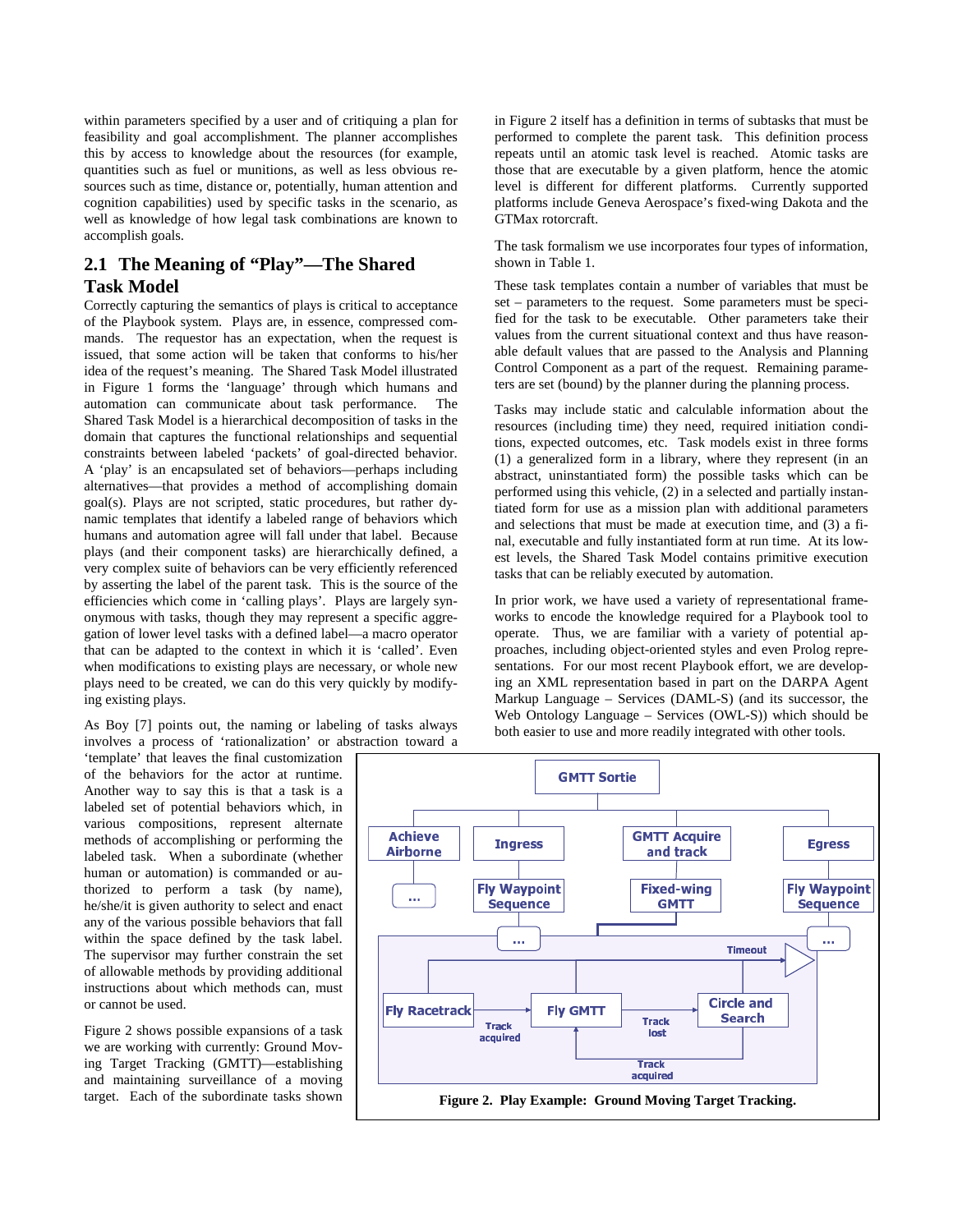| <b>Table 1. Task Model Element Definitions.</b>                  |                                                                                                                                                                                                                                                                                                                                                                                                                                                                                                                                                                                                                                                                  |
|------------------------------------------------------------------|------------------------------------------------------------------------------------------------------------------------------------------------------------------------------------------------------------------------------------------------------------------------------------------------------------------------------------------------------------------------------------------------------------------------------------------------------------------------------------------------------------------------------------------------------------------------------------------------------------------------------------------------------------------|
| Task Model Ele-<br>ment                                          | <b>Description</b>                                                                                                                                                                                                                                                                                                                                                                                                                                                                                                                                                                                                                                               |
| <b>Tasks</b>                                                     | Work domain tasks to be performed by simulated or actual human and automation actors in a con-<br>structive simulation model.                                                                                                                                                                                                                                                                                                                                                                                                                                                                                                                                    |
| <b>Hierarchical, Func-</b><br>tional Task Rela-<br>tionships     | A representation of the subtasks or methods which are capable of accomplishing a parent task.                                                                                                                                                                                                                                                                                                                                                                                                                                                                                                                                                                    |
| Sequential, Condi-<br>tional and Looping<br><b>Relationships</b> | Information about the ways in which tasks can be or must be strung together in order to accom-<br>plish parent tasks. Conditional branches indicate the conditions under which various branches are<br>to be taken (including probabilistic branching). With regards to conditional branching points, we<br>define the conditions with a simple textual rule representation as follows: <i>Condition A: If X, then</i><br>Y. Note that probabilistic branching can also be expressed in this format and "do-while" loop-like<br>branching can be represented by including the 'while' clause in the conditional and placing it after<br>the task to be repeated. |
| Commandable<br><b>Constraints</b><br>and<br><b>Stipulations</b>  | Conditions and resources to be used or avoided in the plan to be produced, in terms of the specific<br>tasks and bindings found in the plan.                                                                                                                                                                                                                                                                                                                                                                                                                                                                                                                     |

## **2.2 Analysis and Planning Component**

The Analysis & Planning Component (APC) is a central part of what we term 'Playbook'. The core of the APC is an enhanced version of a hierarchical task network planner known as SHOP2. The APC evaluates the feasibility of alternate methods of satisfying requested plays. When given a high-level play request, the APC selects among various feasible methods, issues instructions to the execution environment (either simulation or UV platform) and monitors for necessary revisions during performance. When given lower-level, more specific and detailed requests (such as a specific platform to use, specific paths to be followed, or specific scan patterns to use), the APC reviews them for feasibility and either (a) reports when requested actions are infeasible, (b) passes 'validated' user requested plans to the execution environment and monitors their performance, or (c) fleshes out high-level operator requests to an executable level (for example, choosing among available platforms, selecting waypoints for ingress and egress, identifying sensor steering parameters, etc.) within the constraints the operator has imposed. The APC is designed to use special purpose planners as adjuncts to its planning process; the route planner currently in use for one of our programs is a GIS package modified to perform the route plan function.

Whenever known resource violations occur, the planner can report that this is not a feasible plan. Similarly, whenever task combinations do not add up to the accomplishment of a parent goal, the planner can note this fact and either report it (if in critiquing mode) or choose another method for accomplishment (if in autonomous planning mode). This planning capability is not a full simulation, but rather a first-pass, coarse-grained constraint checking capability. It does not, for example, contain any ability to simulate world states or enemy actions. Nevertheless, it is a useful method of doing some plan generation and screening for obvious errors. More sophisticated simulations, and user feedback on candidate plays, could be incorporated to improve this capability, but at the cost of additional time and computational resources. This simple, first pass, screening of candidate plans has proven adequate for many applications to date—especially

given the flexibility to adapt the play during execution (as discussed below).

## **2.3 Relaxing Constraints**

Using Playbook, we have discovered that over-constrained missions are particularly challenging, because it is difficult for operators to know why a request has failed and what constraints to relax in order to find a viable solution. In essence, when a straightforward, constraint-based solver fails to find a solution, it behaves as a subordinate who says, simply "I can't" when asked to do a task. Even if honest, this isn't as helpful as it could be.

To solve this problem we have added a "best-effort" planning mode to the Playbook [8]. Best-effort plans may be directly useful, or can be used as a guideline in relaxing constraints. In essence, Playbook's APC begins a heuristic-guided relaxing of userimposed constraints until it finds a method of accomplishing the goals of the play that it believes is feasible. This new, "relaxedconstraint" play can never be executed without supervisor approval, but it is a way of both communicating what needed to be modified in the initial request in order to arrive at a feasible plan and of having a plan available for quick execution. This new capability gives Playbook the ability to respond like a subordinate who says "I can't do what you wanted, but here is something that I think is close to what you want and that I know I can do. How about that?" As such, this suggests that presenting a relaxed constraint plan should serve as the first step in a negotiation process whereby the human supervisor and Playbook's APC arrive at a feasible and desirable solution—though we have not yet implemented such a process.

## **2.4 User Interfaces**

The presence of the Shared Task Model and its use as a communication medium between the user and the APC affords the potential to create a wide variety of different user interfaces, each customized for different usage environments. For example, an interface designed for creating and editing plays will need much more detailed presentation and manipulation capabilities for the underly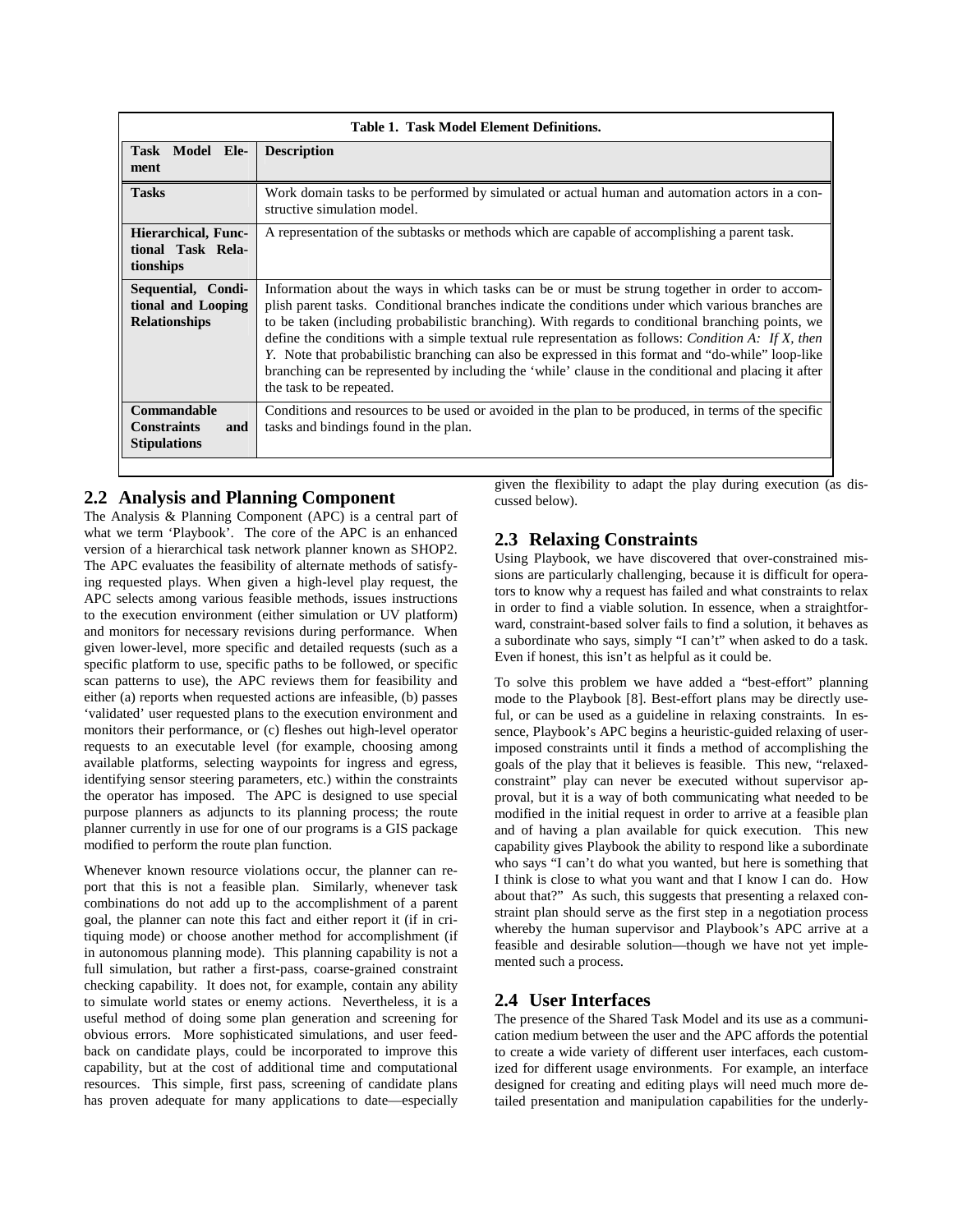ing task structures than will one designed to rapidly call largely pre-defined plays in, say, a combat environment. Similarly, a Playbook used primarily for mission planning will likely permit much more detailed investigation of alternatives and shaping of the instructions provided to automation—and will benefit from auxiliary visualization tools such as detailed maps, plan tree graphics, Gantt charts for timeline visualization, etc. By contrast, a Playbook used for commanding UVs in a high stress, high tempo combat environment (such as an organic unit supporting a ground force or unmanned "wingmen" under the command of an airborne mission commander) might demand a reduced number of plays with limited customization options—perhaps even "callable" via a speech interface or presented in very minimal form on a PDA.

The majority of our recent work has focused on Playbook support for small, dismounted, ground-based units issuing "requests for service" to a heterogeneous pool of UAVs while continuing their ongoing tasks such as apartment searches or urban combat. "Service requests" are much like play commands in that they require a designation of the appropriate behavior to be executed at a high level (the "play" to be performed) and they will benefit from permitting flexibility in the amount of instruction provided about how that behavior is to be effected. Such a concept of operations assumes that issues such as deconfliction and basic pilotage are either fully automated or performed by a user other than the small unit soldier. For that soldier, though, several requirements become clear. First, current operator-to-platform ratios on the order of 4-1 will no longer be acceptable. Second, the current practice of providing a dedicated workstation for each vehicle or vehicle type will also be unacceptable when individuals must interact with multiple, heterogeneous vehicles. Operators will need a common interface for multiple vehicles. Third, new usability and training requirements will be imposed. Small unit soldiers will not be able to spend months training to be rated for a vehicle, nor will they devote full attention to vehicle management (much less to managing a single vehicle subsystem). Instead, UAVs must be controllable with much less training and while engaged in many other activities.

These requirements have led us, in this work, to an interface largely optimized for speed of command while still affording some flexibility and providing adequate execution monitoring to permit interventions. Generally, the human operator "calls a play" by designating it from a library and then, instead of drilling down

into a graphic representation of the play such as the conceptual illustration in Figure 2, s/he stipulates values for a few key parameters which correspond to significant branch points in the hierarchical set of alternative methods which make up the play. The user is required to provide some such parameters (i.e., the target of an attack or surveillance play), but most can be provided with reasonable, heuristic-based defaults (perhaps configured premission with the user's approval). Such defaults can be, but do not have to be, modified by the user at execution time. Examples include the time to begin and duration to maintain a surveillance, the type of vehicle to be used, the area of ground surveillance, etc. In general, they permit the calling of a reasonably accurate play very quickly—generally with as few as 3-5 mouse clicks.

Figure 3 provides two illustrations of user interfaces we have created for this domain. The left hand example is designed to be hosted on a laptop or portable notebook and provides more inspection and modification views of routes (via maps) and plans (via timelines and tree diagrams) and well as larger, higher resolution video imagery. The right hand example is a PDA-based implementation that affords limited plan/route visualization, video imagery and plan editing capabilities.

## **3. Recent Playbook Developments**

Our most recent modifications to the Playbook design have included the incorporation of the Ground Moving Target Tracking (GMTT) play illustrated in Figure 2. GMTT is a play which enables a human commander/supervisor to say, effectively, "I want to track this (moving) target on the ground" with the ability (but not the requirement) to further specify the type of platforms to do the tracking, the period of time during which tracking is to be performed, the routes to be flown, etc. This play represents our first serious foray into outer loop, discrete-event control via Playbook and is, thus, something of a milestone in Playbook development.

Previous plays (primarily surveillance plays which consisted of variations on a route to fly and a surveillance pattern to execute for a fixed period of time once at a target area) could generally be constructed and then passed in "batch" mode to an Executive which manages event handling for execution. The Executive would then simply watch for arrival at the target area and, when it occurred, would issue a command to turn appropriate sensors on (and reverse this process upon departure). To properly do

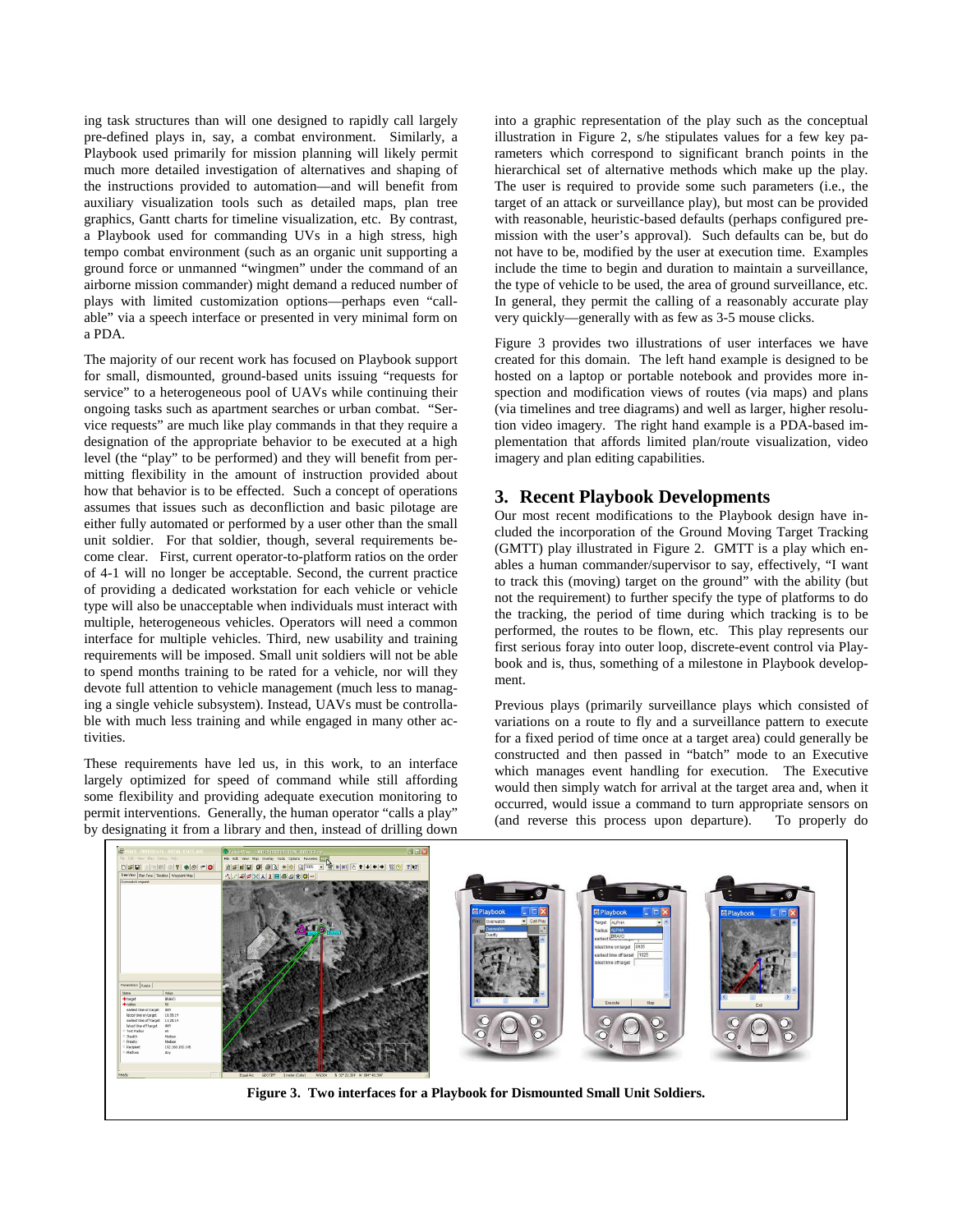GMTT, the Executive must behave in a more complex fashion. It must watch the UAV's track status to see when it acquires a track, change the control mode accordingly, and then watch to see if track is lost again. If so, it will put the UAV into one of (potentially) multiple alternate search patterns to try to recover the track. This process iterates throughout the vehicle's tracking period (until the requested track period, or the vehicle's portion of the tracking period, is over, or until the vehicle has exhausted a timeout limit for search) until the vehicle can progress to its egress phase and return to home or to a destaging point.

This is not yet full replanning, as will be necessary for intelligently handling dramatic upsets. We have not yet implemented such capabilities (and the user interactions that would be necessary to support reporting of such events and negotiations about how to address them). The outer-loop, discrete event control required for GMTT, however, represents a step in that direction. Batch planning is no longer possible; instead, there is a presumption that when the user delegates authority to perform a GMTT "play", s/he is authorizing the Playbook to coordinate UAV behaviors within the boundaries defined for the play. These include unpredictable transitions between tracking and searching behaviors. Furthermore, this degree of unpredictability makes subsequent events in the play less predictable as well. For example, because we don't know where the vehicle will end up when its tracking period is over, we can no longer generate a batch plan which includes an egress route. Instead, we generate an initial placeholder waypoint sequence at the start of the mission for returning home, and then after tracking is done, we generate a new, executable waypoint sequence and download it. Furthermore, while executing the play, Playbook must continually monitor and update parameters such as available fuel to maintain its level of assured performability of the commanded play—that is, to ensure that the vehicle has sufficient fuel to perform its egress sub-task. This ongoing monitoring and updating of an evolving play becomes particularly complex in those cases where Playbook must coordinate the behaviors of multiple UAV's to, for example, supply continual coverage for a tracking period longer than any one of them could provide alone.

There are many challenges remaining as we begin to move from comparatively simple, waypoint-based plays to more complex and dynamically changing plays such as GMTT. We have demonstrated the possibility for a Playbook-like delegation interface to behave appropriately within commanded constraints, but substantial work remains to be done (and, in all likelihood, done in a application-specific fashion) to tune the interaction between human and automation for behavior in such unpredictable situations. The human supervisor should have the ability (at least for some applications) to provide a much richer set of constraints (for example, "track the target for the next 30 minutes, but if it crosses the border into the neighboring country, cease track"), and perhaps, a richer set of interactive and reporting or querying behaviors (e.g., "Maintain track for 30 minutes, but let me know if you drop below 20% fuel reserves and if the target starts firing at you, ask me what you should do next"). Such interactions are very much in the spirit of the delegation interaction we are seeking to provide with complex and sophisticated automation, and they are within reach of our current architecture, but providing them must await future work.

Finally, it is worth noting that as we build more plays into our Playbook prototypes, we are beginning to see evidence of the scalability of this approach and ease of composing novel plays once an existing play library begins to be populated. For example, adding the GMTT play on top of existing surveillance plays made extensive reuse of waypoint flying behaviors for ingress and egress, loiter modes for search, and sensor manipulation behaviors. In all, the addition of this complex, novel behavior required only about 125 new lines of code to be added to the Playbook APC and 430 lines to the Executive event handler. Most of the latter were devoted to simply reading and parsing ground vehicle track messages from sensors and are therefore not a core part of Playbook's reasoning. If one deducts the amount of code necessary to simply read these messages and translate them into Playbook data structures, less than 200 LOC were required overall. This represents extraordinarily good reuse and bodes well for future scale-up of Playbook data structures.

#### **4. Playbook Benefits**

Playbook has been designed to provide the flexibility that comes from providing an intelligent supervisor and intelligent subordinates the ability to collaborate flexibly about the precise task and method that the subordinate is to perform. That is, both the delegated task and the degree of specificity with which that task is delegated and constrained must be under the flexible control of the supervisor. We have anticipated [3] that providing such an interaction style will provide multiple benefits for the human + machine collaboration, including:

- Increased user satisfaction and acceptance
- Decreased human skill loss
- More balanced workload
- More accurate and balanced automation reliance decisions
- Increased situation awareness (relative to a more fully automated or autonomously adaptive automation approach)
- Improved human + machine system performance (especially in flexible and unpredictable domains which offer enough time for human awareness and planning)

In previous research [9], we obtained empirical evidence for the efficacy of Playbook type interfaces for mission efficiency. This work, involving human control of multiple robots in the RoboFlag capture-the-flag simulation, used a Playbook-like interface that permitted flexible control at various hierarchical task levels. The results showed that the multi-level tasking provided by the Playbook interface allowed for effective user supervision of robots, as evidenced by the number of missions successfully completed and the time for mission execution. In addition, the flexible Playbook interface was superior to fixed control conditions in which the operator had access only to either manual control of individual robots or automated plays alone, but not both. Finally, the superiority of the flexible Playbook interface was particularly apparent in conditions when the opponent posture was unpredictable. These findings provide strong support for the view that the Playbook allows for effective tasking of multiple robots while keeping the operator in the decision-making loop, without increasing op